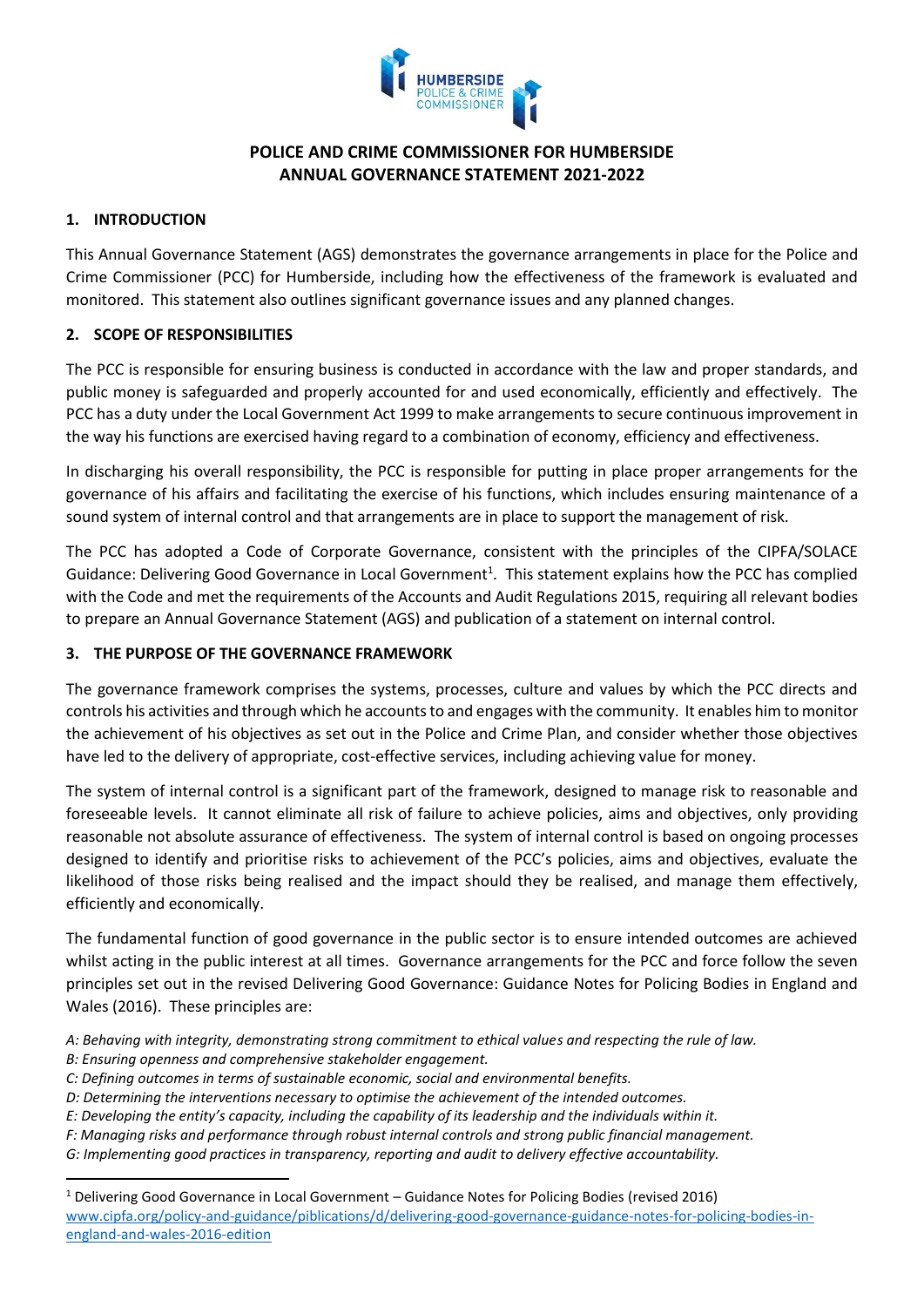### **4. 4. THE CIPFA FINANCIAL MANAGEMENT CODE**

The PCC is required to comply with the CIPFA Financial Management (FM) Code. The CIPFA FM Code introduces an over-arching framework of assurance, building on existing financial management good practice. The six key principles are explained below:

- Organisational **leadership** clear strategic direction, financial management is embedded into organisational culture.
- **Accountability** based on a Medium-Term Resource Strategy (MTRS) which drives the annual budget process supported by effective risk management, quality supporting data and whole life costs.
- **Transparency in** Financial Management, using consistent, meaningful, and understandable data, reported frequently with evidence of periodic action and decision making.
- Adherence to professional **standards** is promoted by the OPCC leadership team and is evidenced.
- Sources of **assurance** are recognised as an effective tool mainstreamed into financial management and includes the results of external audit, internal audit and inspection.
- The long-term **sustainability** is at the heart of all financial management process and is evidenced by prudent use of public resources.

The PCC demonstrates that it operates according to these principles by meeting the following standards:

- OPCC leadership team is able to demonstrate that the force provides value for money.
- PCC ensures compliance with the CIPFA Statement on the Role of the Chief Finance Officer of the Police and Crime Commissioner and the Chief Finance Officer of the Chief Constable (2014).
- OPCC leadership team demonstrates in its actions and behaviours responsibility for governance and internal control.
- PCC complies with the CIPFA Delivering Good Governance, Guidance Notes for Policing Bodies in England and Wales (2016).
- Financial management style of the PCC supports financial sustainability.
- PCC ensures the force has carried out a credible and transparent Financial Resilience Assessment.
- PCC understands its prospects for financial sustainability in the longer term.
- PCC ensures compliance with the CIPFA Prudential Code for Capital Finance in Local Authorities.
- PCC ensures a rolling multi-year Medium Term Resource Strategy.

Full compliance against the code is mandatory from 1 April 2022. A full self-assessment has been undertaken against the criteria contained within the CIPFA Financial Management Code jointly with the force. The selfassessment shows both the PCC and force to be fully compliant.

### **5. THE GOVERNANCE FRAMEWORK**

The Chief Constable is responsible for operational policing matters, direction and control of police personnel, and for putting in place proper arrangements for governance of the force. The PCC is required to hold him to account for the exercise of those functions and those of persons under his direction and control. It follows that the PCC must be assured that the force has appropriate mechanisms in place for maintenance of good governance, and that these operate in practice. The relationship between the PCC, Chief Constable, Police and Crime Panel and Home Secretary is guided by the Policing Protocol Order 2011<sup>2</sup>.

For the appropriate mechanisms to operate in practice, the PCC and Chief Constable, as separate corporations sole, have separate but complimentary governance structures. These facilitate achievement of effective governance arrangements, including monitoring and assessment of performance in line with statutory responsibilities. This consists of a governance framework, collectively known as the Scheme of Corporate Governance.

The PCC has adopted a number of systems and processes which comprise the PCC's current governance arrangements, the key elements of which are outlined below.

### **Police and Crime Plan 2021-2025:**

<sup>2</sup> Policing Protocol Order 2011 <http://www.legislation.gov.uk/uksi/2011/2744/made>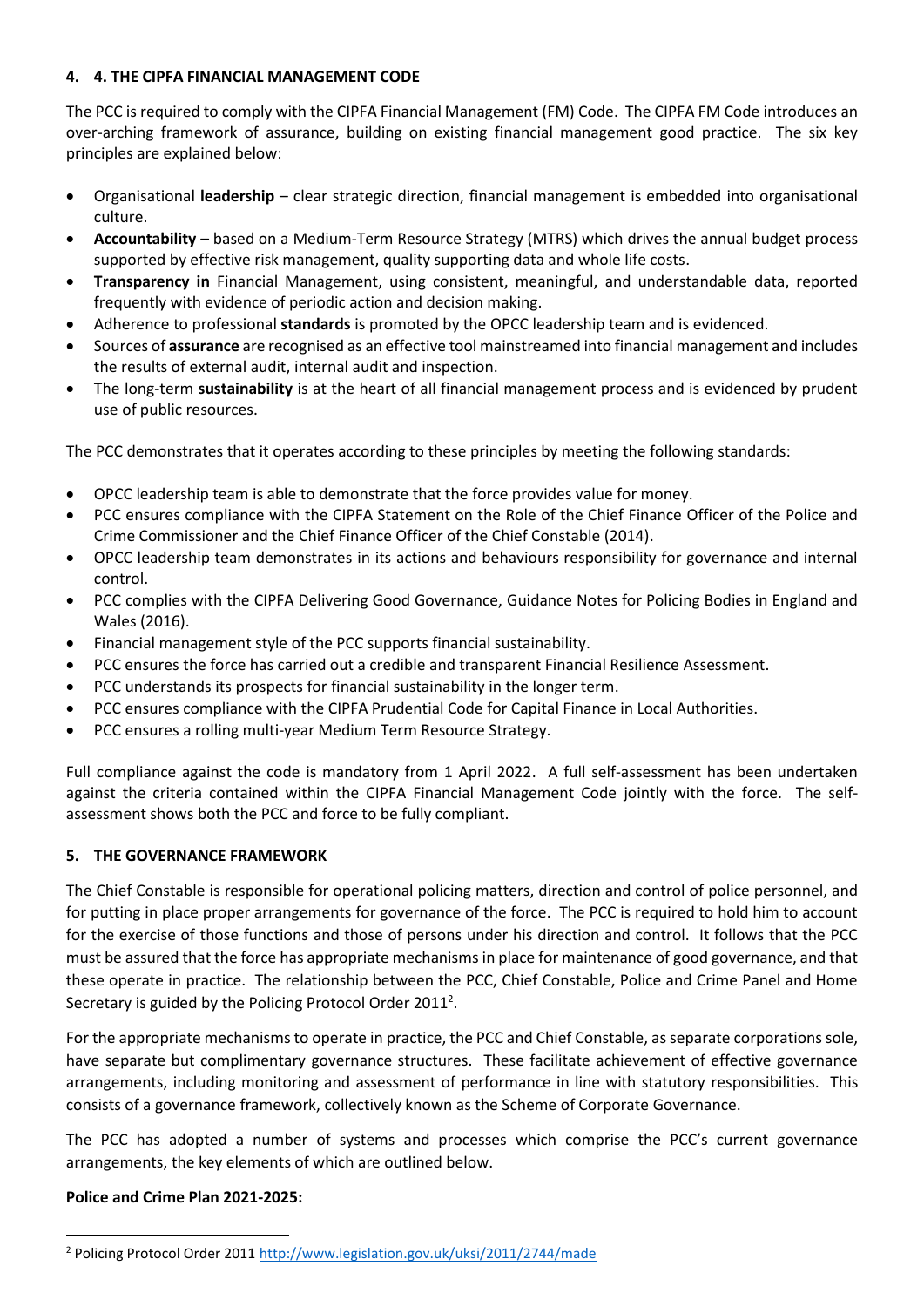On 8 October 2021, the newly elected PCC published his Police and Crime Plan 2021-2025. The three key aims are:

- 1. Engaged, Resilient and Inclusive Communities.
- 2. Safer Communities.
- 3. Effective Organisations.

The Police and Crime Plan sets out the PCC's objectives for policing/community safety, policing to be provided, financial and other resources available, how performance is measured, what grants are to be made and how the Chief Constable is to be held to account. The PCC works with the Chief Constable to ensure processes and systems are in place to deliver against the Police and Crime Plan. This allows the PCC to be satisfied the Chief Constable has regard to the Police and Crime Plan through operational plans of the force, including their Plan-on-a-Page and Strategic Delivery Plan.

#### **Delivery Plan 2021-2022:**

This translates the PCC's objectives into the OPCC Annual Delivery Plan<sup>3</sup> and Activity Plan.

#### **Accountability Board:**

The Accountability Board<sup>4</sup> ensures proper governance of the force and PCC, through open, constructive debate of their respective statutory duties and the efficiency and effectiveness of the force. The agenda covers delivery against the Police and Crime Plan, inspections/audits/reviews, people, finance, collaboration/partnerships, risks and current/significant issues.

#### **Further Assurance Arrangements:**

The PCC fulfils the duty to hold the Chief Constable to account in a number of other ways:

- **Daily Informal Interaction:** enabling and encouraging spontaneous face-to-face discussions between Chief Officers and the PCC on significant issues and critical incidents.
- **Joint PCC/Chief Constable Briefings:** weekly briefings enabling dialogue and discussion, with opportunities to cover Police and Crime Plan delivery and receive updates on topical issues/operational matters.
- **Joint Chief Executive/Deputy Chief Constable Briefings:** monthly briefings enabling dialogue and discussion, with opportunities to discuss organisational planning, risks and current/significant issues.
- **Assurance Conversations:** monthly/quarterly between the PCC and Chief Officers/Function Heads to complement and enhance force performance management and corporate governance arrangements, enhance understanding of the PCC around delivery against Plan-on-a-Page and Police and Crime Plan outcomes, and provide with access to information, officers and staff as required.
- **Joint Independent Audit Committee (JIAC):** quarterly to provide independent advice and recommendations to the PCC and Chief Constable on the adequacy of governance and risk management frameworks, internal controls and financial reporting, annual governance processes and internal and external audit, helping to ensure efficient and effective assurance arrangements.
- **Independent Ethics and Scrutiny Board:** these meetings commenced in October 2021. The meetings are independently chaired, along with representatives from the independent scrutiny groups, OPCC and force. The Board meets quarterly to objectively explore ethical issues and matters raised, in depth and from multiple perspectives, with the purpose of generating genuine and positive organisational learning, informing police and OPCC policy and priorities, challenging when appropriate and creating openness and transparency.
- **Complemented by:**
	- Bespoke briefings from Chief Officers on significant/sensitive issues.
	- Senior OPCC staff attending key force meetings (e.g. HMICFRS Governance Board).
	- Police Powers Scrutiny Group and Hate Crime Scrutiny Group (both with community representatives) meeting quarterly to scrutinise, recognise and promote good practice, and robustly challenge, reporting their findings back to the Independent Ethics and Scrutiny Board.

<sup>3</sup> OPCC Humberside Delivery Plan <https://www.humberside-pcc.gov.uk/Our-Work/Delivery-Plan.aspx>

<sup>4</sup> Humberside Police and Crime Commissioner – Accountability Board [https://www.humberside-pcc.gov.uk/Your-](https://www.humberside-pcc.gov.uk/Your-Police/Documents/Accountability-Board-Holding-to-Account.pdf)[Police/Documents/Accountability-Board-Holding-to-Account.pdf](https://www.humberside-pcc.gov.uk/Your-Police/Documents/Accountability-Board-Holding-to-Account.pdf)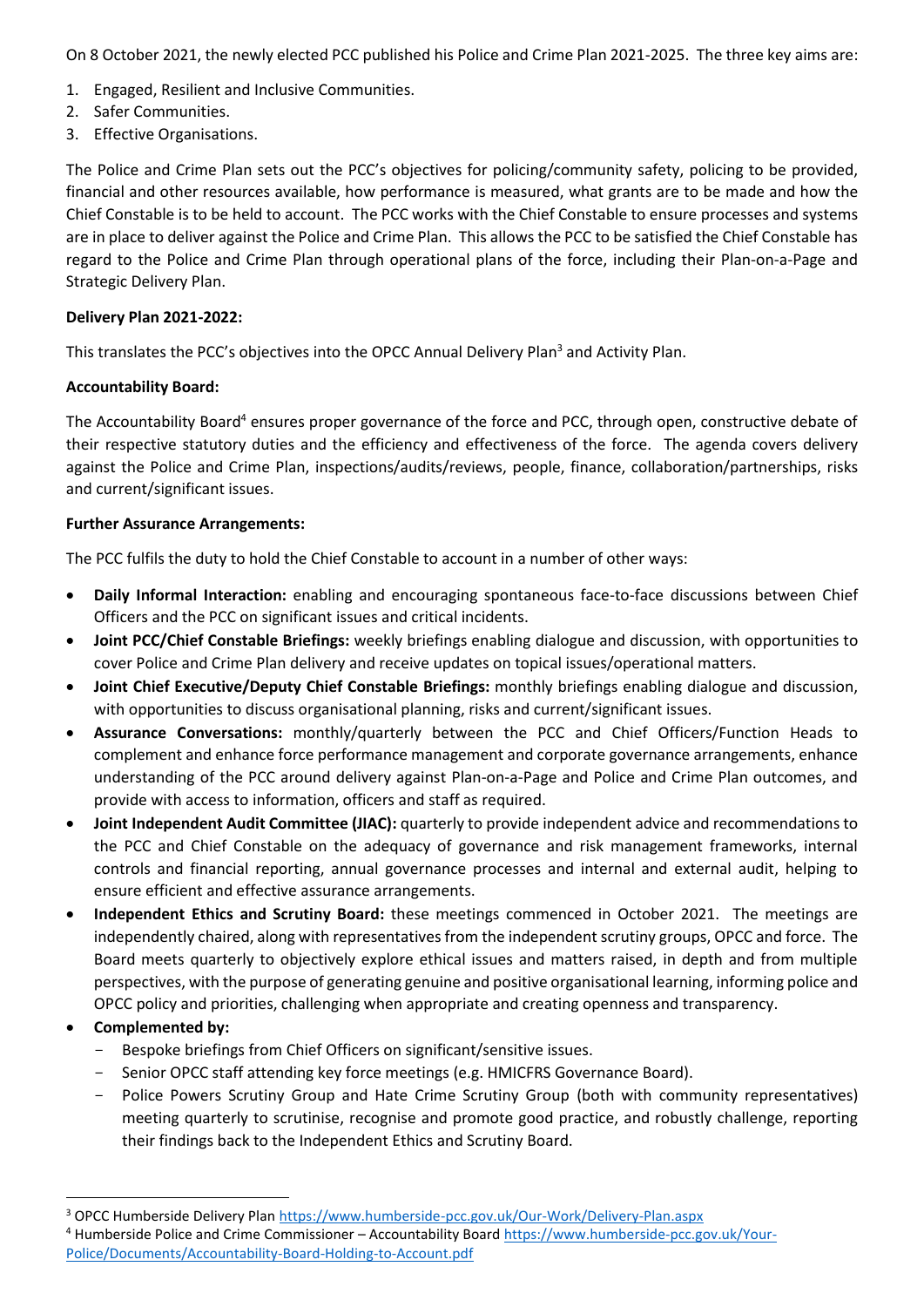- Routine liaison between senior OPCC staff/senior force staff and officers on matters including finance, estates, procurement, professional standards, legal and IT.
- Feedback from Independent Custody Visitors (ICVs) to the PCC and Force Custody Board as appropriate.
- Regular meetings with public bodies (e.g. local authorities) and Inspectorates (e.g. HMICFRS).
- Internal Audit plans (provided by West Yorkshire OPCC), with reports back to the JIAC and Force HMICFRS Governance Board.
- Oversight of HMICFRS Force Inspections through attendance at Force HMICFRS Governance Board and meetings between the PCC and Regional HMI.

It is worth noting that some of the above functions operated differently during 2021-2022 due to the Covid-19 pandemic.

#### **Statutory Functions:**

The PCC fulfils his statutory duties by ensuring:

- **Monitoring Officer:** effective arrangements are in place for the discharge of the Chief Executive (head of paid service) and Monitoring Officer functions.
- **Financial management:** arrangements conform to the governance requirements of the CIPFA Statement on the Role of the Chief Finance Officer of the Police and Crime Commissioner and the Chief Finance Officer of the Chief Constable (2014), and procedural rules, policies and internal management procedures are established for financial management.
- **Procedure Rules, Policies and Internal Management:** established processes for Financial Management, Procurement (via the Yorkshire and the Humber Regional Procurement Team), Health and Safety (via Humberside Fire and Rescue), Confidential Reporting ('whistleblowing'), Complaints Handling, Anti-Fraud, Bribery and Corruption and Records Management including security of information and information sharing.
- **Codes of Conduct:** defined standards of behaviour for the PCC, statutory officers, staff, members of our Joint Independent Audit Committee (JIAC) and volunteers.
- **Joint Scheme of Corporate Governance:**scheme in place setting out in detail the respective roles and functions of the PCC and Chief Constable, outlining significant decisions consented or delegated and which are of a statutory, financial or management nature.
- **Decision Making Process**<sup>5</sup>: established approaches and principles of decision-making. All decisions made by the PCC are recorded and published online for transparency.
- **Joint Independent Audit Committee (JIAC):** established and responsible for independent assurance on the adequacy of the risk management framework and associated control environment, independent scrutiny of the PCC's and Chief Constable's financial performance to the extent that it affects their exposure to risk and weakens the control environment. JIAC has an independent chair, as identified by the Home Office Code of Practice for Financial Management and the CIPFA Audit Committee: Practical Guidance for Local Authorities and Police Guidance.
- **Corporate Risk Strategy and Risk Register:** continued reviewed of the risk register by OPCC Senior Leadership Group. JIAC is responsible for independent assurance on the adequacy of the risk management framework.
- **External Audit:** function is in place which reports to those charged with governance in respect of the Annual Accounts, ensuring compliance with relevant laws and regulations, internal policies and procedures, and that expenditure is lawful. The PCC provides information to External Audit, enabling them to provide assurance. The PCC also ensures External Audit recommendations are implemented.
- **Partnerships/Stakeholders/Communities:** defined and documented roles and responsibilities, with clear arrangements for effective communication in respect of the PCC and partnership arrangements. Established and clear channels of communication with all sections of the community and other stakeholders, ensuring accountability and encouraging open consultation. We have developed good governance arrangements in respect of partnership and other joint working arrangements, including clear working relationships with Community Safety Partnership (CSPs).
- **Other Statutory Responsibilities and Compliance:**

<sup>5</sup> PCC Decision Making Process [https://www.humberside-pcc.gov.uk/Transparency/How-We-Make-Decisions/How-We-Make-](https://www.humberside-pcc.gov.uk/Transparency/How-We-Make-Decisions/How-We-Make-Decisions.aspx)[Decisions.aspx](https://www.humberside-pcc.gov.uk/Transparency/How-We-Make-Decisions/How-We-Make-Decisions.aspx)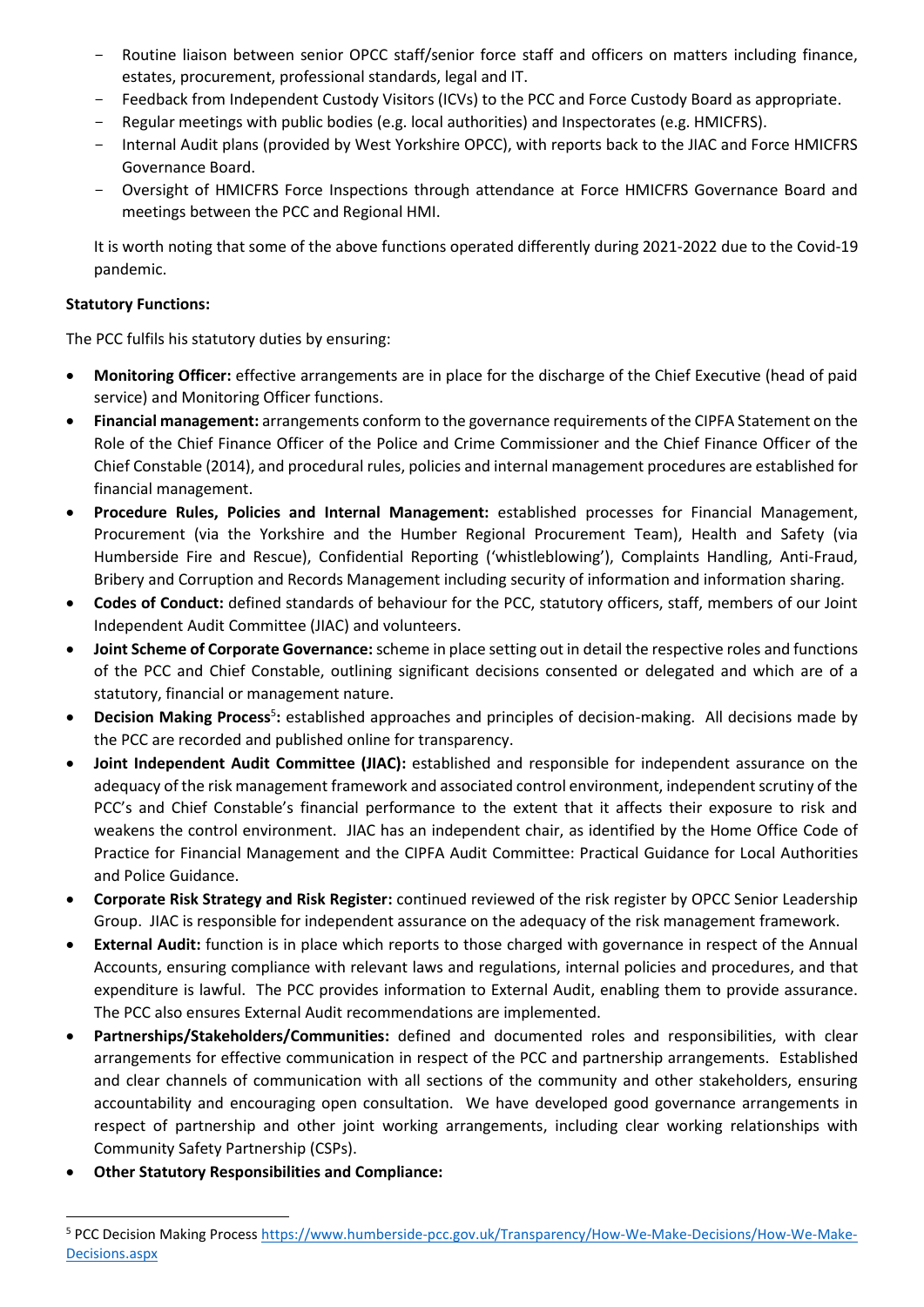- Setting the budget and precept.
- Issuing a Police and Crime Plan<sup>6</sup>.
- $-$  Publication of an Annual Report<sup>7</sup>.
- Publication of specified information, including the requirements of the Elected Local Policing Bodies (Specified Information) (Amendment) Order 2021.
- Duties to consult with victims of crime, the population as a whole and council-tax payers.
- Safeguarding of children and promotion of child welfare.
- Having regard to the Strategic Policing Requirement.
- Duties relating to equality and diversity.
- Attendance at and input to the Humberside Police and Crime Panel.

### **6. REVIEW OF EFFECTIVENESS**

The PCC has responsibility for conducting a review of the effectiveness of the governance framework. The review of effectiveness is informed by the work of the OPCC Leadership Meeting, who have responsibility for development and maintenance of the governance environment and the Annual Report and Audit Opinion of the Head of Internal Audit (OPCC West Yorkshire), as well as comments by External Auditors and other review agencies and inspectorates.

Overall governance arrangements are fit for purpose.

In maintaining and reviewing the effectiveness of governance arrangements, the following roles are undertaken:

## **PCC:**

The PCC changed on 6 May 2021. Owing to the Covid-19 pandemic, elections due to be held in May 2020 were delayed until 6 May 2021. The postponement was implemented by the Coronavirus Act 2020 which was enacted on 25 March 2020.

The PCC has overall responsibility for maintenance and review of governance arrangements and has asked his Statutory Officers, together with the Head of Internal Audit (OPCC West Yorkshire) to continue with the review of the corporate governance arrangements, designed to assess and monitor:

- Code of Corporate Governance.
- Review of the system of Internal Control.
- Assurance through development of the Accountability Board, to replace the Corporate Governance Group.
- Production of the Annual Governance Statement (AGS).

### **Joint Independent Audit Committee (JIAC):**

The JIAC has continued to be responsible, on behalf of both corporations sole, for:

- Advising the PCC and Chief Constable according to good governance principles.
- Providing independent assurance on the adequacy and effectiveness of the PCC's and Chief Constable's internal control environment and risk management framework.
- Monitoring the effective development and operation of risk management including the adequacy of management action.
- Oversight of the effectiveness of the framework in place for ensuring compliance with statutory requirements.
- Independent scrutiny of financial and non-financial performance to the extent that it affects the PCC's and Chief Constable's exposure to risks and weakens the internal control environment.
- Oversight of the financial reporting process and consideration of the arrangements to secure value for money.

The Terms of Reference of the JIAC encompass and reflect these duties by defining that they:

- Be the conduit through which governance work is channelled.
- Provide assurance on risk management arrangements on behalf of the PCC.

<sup>6</sup> Police and Crime Plan 2017-2021 <https://www.humberside-pcc.gov.uk/Our-Work/Police-and-Crime-Plan.aspx>

<sup>7</sup> Annual Report 2018-2019 <https://www.humberside-pcc.gov.uk/Our-Work/Annual-Report-2018-19.aspx>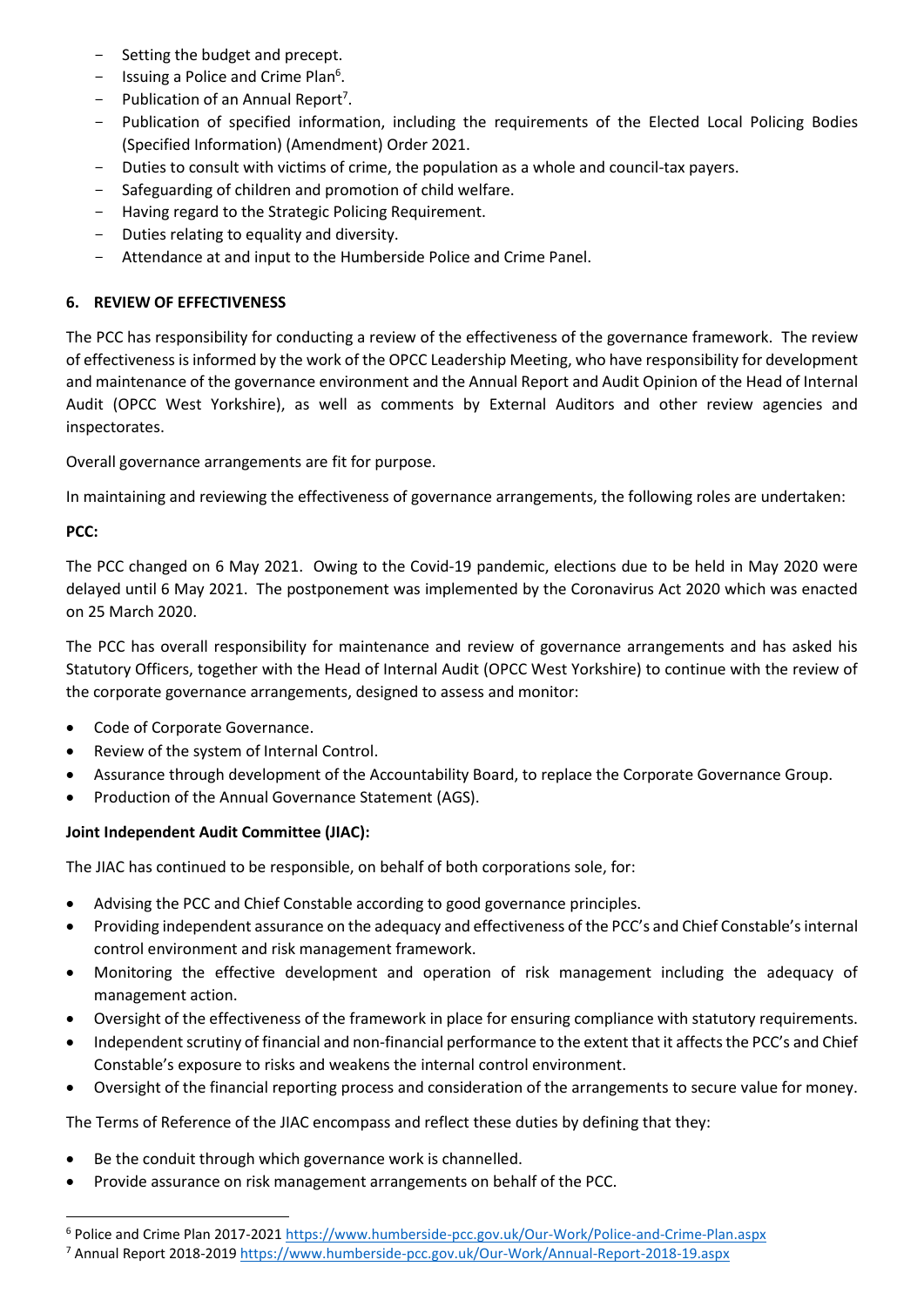• Recommend approval of the Statutory Accounts of the PCC and Chief Constable.

To ensure that it is ably qualified, assessments of its abilities in line with best practice are undertaken confirming that the JIAC is well suited and equipped for such responsibilities. Members of the JIAC continue to undergo regular training to ensure the committee remains effective in advising the PCC and Chief Constable. Recruitment was successfully undertaken in 2021-22 to replace outgoing members.

#### **Internal Audit:**

The system of Internal Audit (provided via s.22 agreement with OPCC West Yorkshire) is a primary principle of corporate governance and joint responsibility of the PCC. Provision and maintenance of an effective joint internal audit service has been designated to the OPCC Chief Financial Officer. JIAC continues to oversee provision of this service. Internal audit standards are assessed against Public Sector Internal Audit Standards (PSIAS).

During 2021-2022, internal audit has continued the approach of concentrating on major risks faced by the PCC and force, allowing the PCC to have increased confidence in the governance, risk management and control processes.

#### **Section 151 Officers:**

The OPCC has in place a Chief Finance Officer covering the role of s.151 officer. The force has a Head of Finance and Business Services in place, covering the s.151 officer role.

#### **Police and Crime Panel:**

The Humberside Police and Crime Panel continues to scrutinise the work of the PCC, acting as critical friend to the PCC through independent challenge. The Panel has:

- Reviewed progress against the Police and Crime Plan 2021-2025.
- Scrutinised the PCC's Annual Report 2020-2021.
- Scrutinised the decisions and actions of the PCC.
- Reviewed and accepted the PCC's proposed policing precept.

The PCC remains compliant with all requests from the Panel, including information and attendance at meetings.

### **Collaborative Working:**

The PCC has collaborative arrangements in place to deliver services in conjunction with both national and neighbouring PCCs. Details of the current collaborative agreements<sup>8</sup> are published on our website. These include:

- Provision of policing services [including Regional Organised Crime Unit](https://www.humberside-pcc.gov.uk/Document-Library/Working-for-You/Transparency/What-our-priorities-are/Collaboration-Agreement-for-the-provision-of-policing-services.pdf) (Yorkshire and the Humber).
- Joint [ICT Service](https://www.humberside-pcc.gov.uk/Document-Library/Working-for-You/Transparency/What-our-priorities-are/Joint-ICT-service.pdf) (Humberside and South Yorkshire).
- [Procurement](https://www.humberside-pcc.gov.uk/Document-Library/Working-for-You/Transparency/What-our-priorities-are/Procurement.pdf) (Yorkshire and the Humber).
- [Scientific Support Service](https://www.humberside-pcc.gov.uk/Document-Library/Working-for-You/Transparency/What-our-priorities-are/Scientific-Support-Service.pdf) (North East Region).
- [Protected Personnel Carriers.](https://www.humberside-pcc.gov.uk/Document-Library/Working-for-You/Transparency/What-our-priorities-are/Protected-Personnel-Carriers.pdf)
- [National Police Air Service.](https://www.humberside-pcc.gov.uk/Document-Library/Working-for-You/Transparency/What-our-priorities-are/National-Police-Air-Service.pdf)
- [Provision of Legal Services.](https://www.humberside-pcc.gov.uk/Document-Library/Working-for-You/Transparency/What-our-priorities-are/20191127-Provision-of-Legal-Services-WYP-SYP-HP.pdf)
- [Modern Slavery Police Transformation Programme.](https://www.humberside-pcc.gov.uk/Document-Library/Working-for-You/Transparency/What-our-priorities-are/20200113-S22A-Modern-Slavery-Police-Transformation-Programme.pdf)

The OPCC Delivery Plan 2021-22 commenced development of a template to ensure a fully transparent method for seeking assurance around regional collaborative working.

The PCC is involved as the North-East Regional Representative for the National Police Air Service (NPAS) Strategic Board. The PCC also continues to collaborate with other bodies including the Humberside Fire and Rescue Service (shared facilities including vehicle maintenance, estates, and health and safety). The PCC is an invited member of the Humberside Fire Authority (HFA), but has not at this time sought to attain a position as a voting member of the HFA. However, the PCC is in contact with the HFA Chair on a needs basis to facilitate the progress around collaborative working.

<sup>8</sup> Publication of Collaborative Agreements: [https://www.humberside-pcc.gov.uk/Transparency/What-Our-Priorities-Are-and-](https://www.humberside-pcc.gov.uk/Transparency/What-Our-Priorities-Are-and-How-We-Are-Doing/What-Our-Priorities-Are-and-How-We-Are-Doing.aspx)[How-We-Are-Doing/What-Our-Priorities-Are-and-How-We-Are-Doing.aspx](https://www.humberside-pcc.gov.uk/Transparency/What-Our-Priorities-Are-and-How-We-Are-Doing/What-Our-Priorities-Are-and-How-We-Are-Doing.aspx)